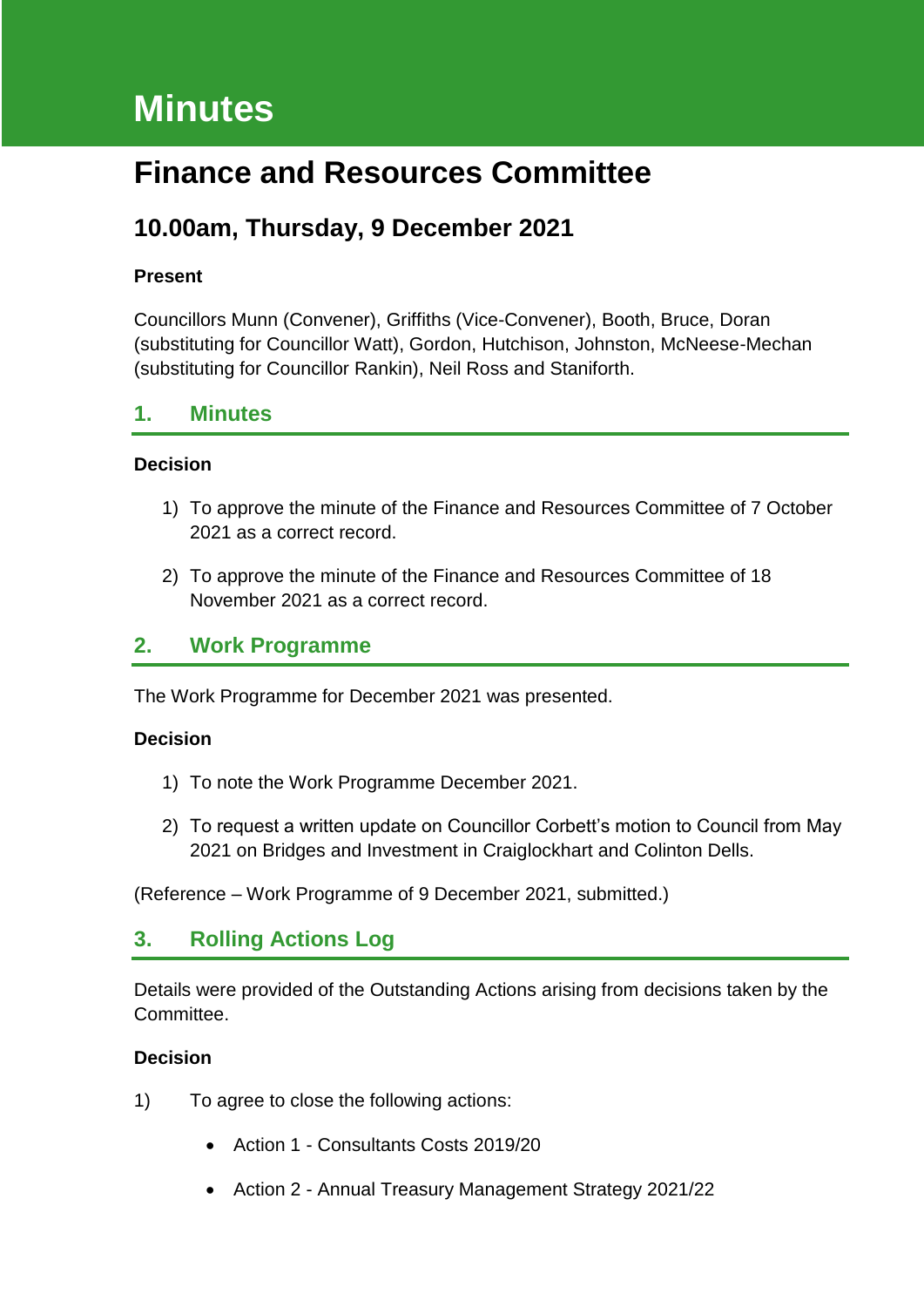- Action 6 Revenue Budget Framework 2021/26 progress update
- Action 9 City of Edinburgh Council 2020/21 Annual Audit Report to the Council and the Controller of Audit
- 2) To otherwise note the remaining outstanding actions.

(Reference – Rolling Actions Log of 9 December 2021, submitted.)

### **4. Business Bulletin**

The Business Bulletin for December 2021 was presented.

#### **Decision**

To note the Business Bulletin.

(Reference – Business Bulletin of 9 December 2021, submitted.)

### **5. Revenue Budget Framework 2021/26 - Progress Update**

Updates were provided to members on the projected Council-wide revenue budget position for the year based on analysis of month six expenditure and income data.

#### **Decision**

- 1) To note that a balanced overall revenue monitoring position continued to be forecast in the current year.
- 2) To note, nonetheless, the potential for further expenditure pressures to emerge during the remainder of the year and thus the on-going need for pressures, savings delivery shortfalls and risks to be fully and proactively managed within all Directorates and the Health and Social Care Partnership.
- 3) To note that a further update would be provided to the Committee at its next meeting on 3 February 2022.
- 4) To note the proposed updates to planning assumptions affecting the incremental gaps in 2022/23 and subsequent years of the budget framework and that these would be reviewed following the announcement of the Local Government Finance Settlement on 20 December 2021.
- 5) To refer the report to the Governance, Risk and Best Value Committee for scrutiny as part of its work programme.
- 6) To approve the allocation of £0.348m to address the financial impacts flowing from the recommendations of the two recent inquiry reports.

(Reference – report by the Executive Director of Corporate Services, submitted.)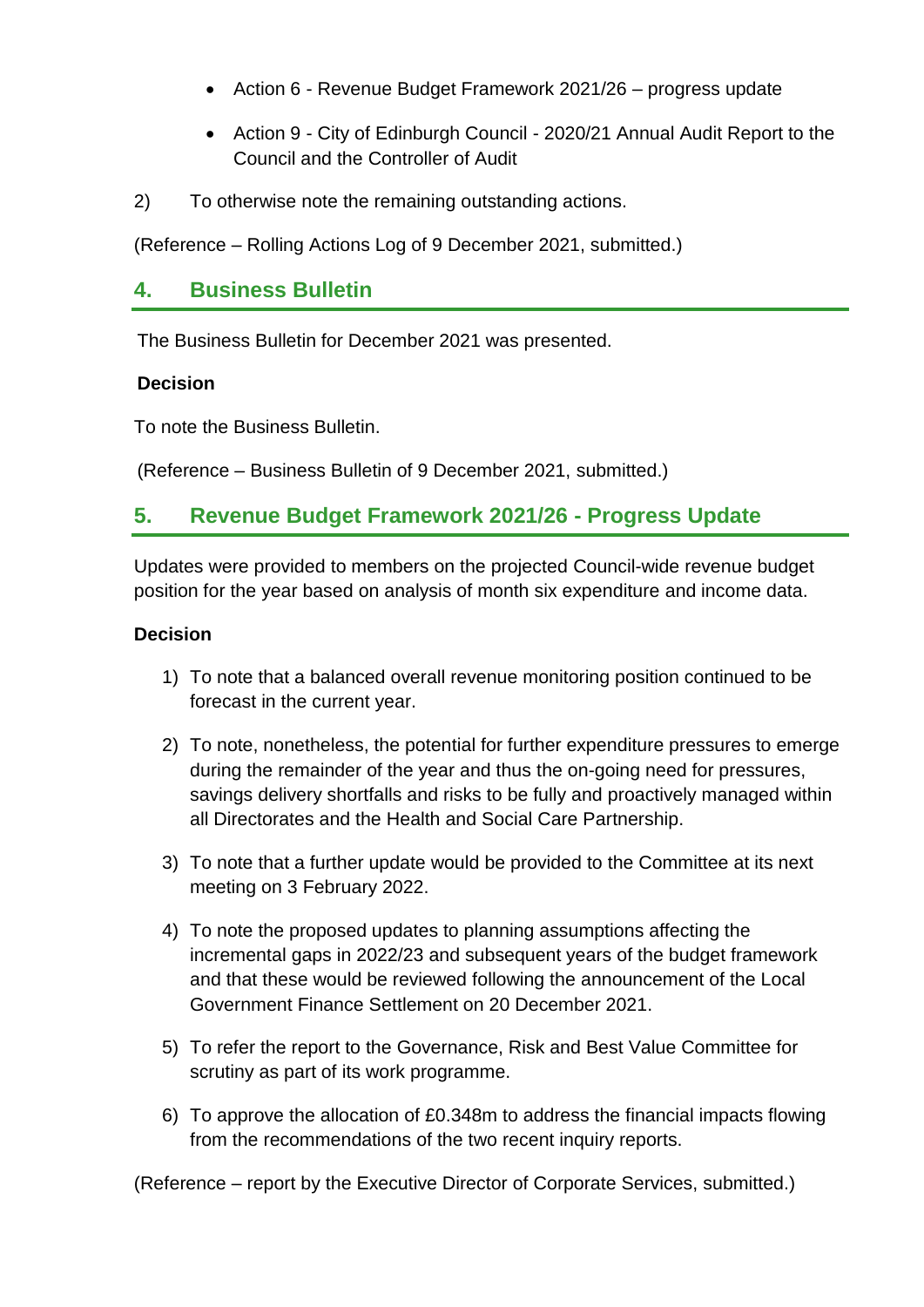### **6. Capital Monitoring 2021/22 - Month Six Position – Report by the Executive Director of Corporate Services**

Details were provided on the capital expenditure and funding position as at month six and full-year outturn projections for the 2021/22 financial year, providing explanations for key variances.

#### **Decision**

- 1) To note the capital monitoring position for the General Fund and Housing Revenue Account (HRA) at month six of the 2021/22 financial year.
- 2) To note that various plans such as City Plan 2030, City Centre Transformation and EnerPHit were currently unfunded within the 2022-2032 Sustainable Capital Budget Strategy.
- 3) To note that it had been agreed that the Finance and Resources Committee had oversight for and approval of the whole Capital Investment Programme.
- 4) To refer the report to the Governance, Risk and Best Value Committee as part of its work programme.

(Reference – report by the Executive Director of Corporate Services, submitted.)

### **7. Corporate Services Directorate: Revenue Budget Monitoring 2021/22 – Month Six position**

Details were provided on the projected six-month revenue monitoring position for services delivered by Corporate Services Directorate and the Chief Executive's Office, based upon actual expenditure and income to the end of September 2021 and expenditure and income projections for the remainder of the financial year.

#### **Decision**

- 1) To note that services delivered by Corporate Services Directorate were forecast to be within budget for 2021/22.
- 2) To note that it was forecast outturn expenditure would be within the approved revenue budget for the Chief Executive's Office for 2021/22.
- 3) To note that due to the Coronavirus pandemic, it was anticipated there would be additional costs incurred and loss of income. These were currently forecast to be within the 2021/22 provision for Coronavirus additional costs and loss of income.
- 4) To note that measures would continue to be progressed to fully deliver approved savings targets and measures required to offset budget pressures to achieve outturn expenditure in line with the approved revenue budget for 2021/22.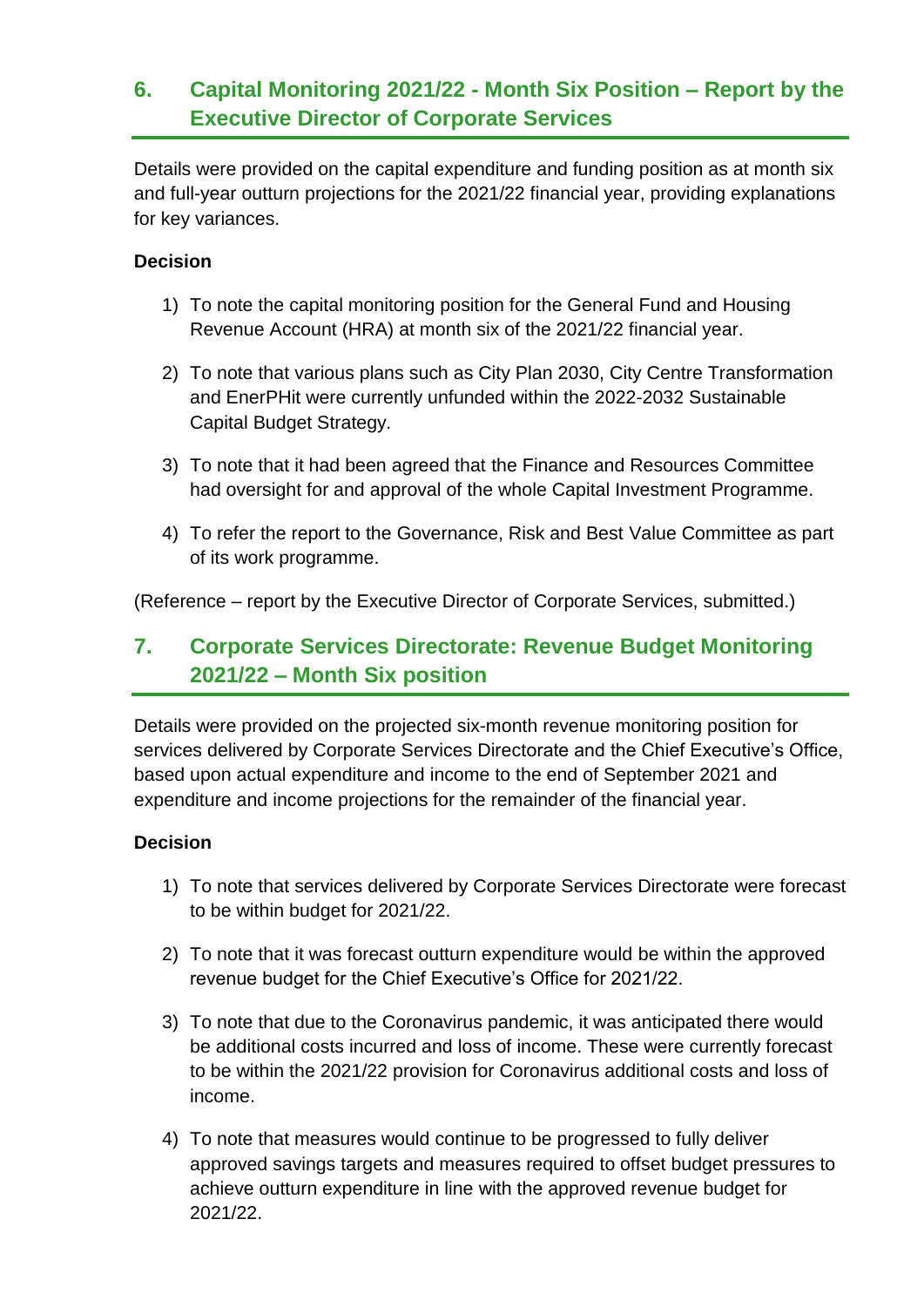5) To note the ongoing risks to the achievement of a balanced revenue budget projection for services delivered by Corporate Services Directorate.

(Reference – report by the Executive Director of Corporate Services, submitted.)

### **8. Treasury Management: Mid-Term Report 2021/22**

Updated were provided on the Treasury Management activity undertaken in the first half of 2021/22.

#### **Decision**

- 1) To note the mid-term report on Treasury Management for 2021/22.
- 2) To refer the report to City of Edinburgh Council for approval and subsequent remit by the City of Edinburgh Council to the Governance Risk and Best Value Committee for scrutiny.

(Reference – report by the Executive Director of Corporate Services, submitted.)

### **9. Workforce Dashboard – Proposed Changes**

Details were provided on proposed changes to the current Finance and Resources Committee Workforce Dashboard.

#### **Decision**

To approve the proposed changes to the Workforce Dashboard reporting to the Committee.

(Reference – report by the Executive Director of Corporate Services, submitted.)

### **10. Workforce Dashboard**

Details were provided on a summary of workforce metrics for the core and flexible

workforce, absence, transformation/redeployment, risk, and performance, for the

period of September 2021.

#### **Decision**

To review and note the workforce information contained in the dashboard.

(Reference – report by the Executive Director of Corporate Services, submitted.)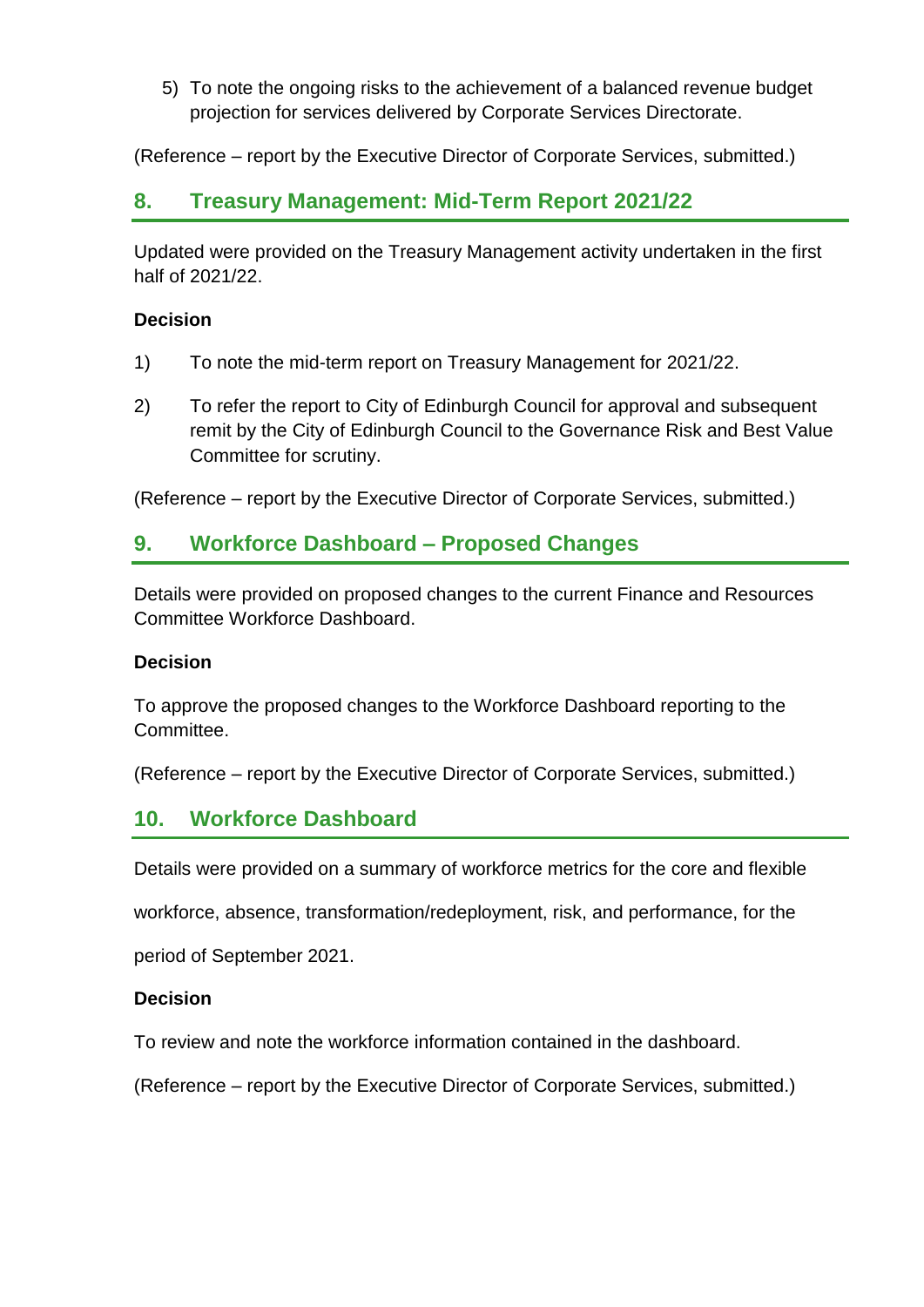### **11. Award of Contract for Occupational Health and Employee Assistance Programme**

Approval was sought to award the Contract for Occupational Health Services to People Asset Management Ltd (PAM) to begin in April 2022 for an initial period of three years, with the option to extend for further period(s) of up to two years.

#### **Decision**

- 1) To approve the award of a Contract for Occupational Health Services, including an Employee Assistance Programme to People Asset Management Ltd.
- 2) To note the Contract term would begin on 1 April 2022 and shall be for an initial duration of three years with an option to extend for a further two-year period. This extension period may be utilised in one- or two-year increments.
- 3) To note the sum payable over the maximum Contract term was estimated to be in the region of £2,800,000.

(Reference – report by the Executive Director of Corporate Services, submitted.)

### **12. Voluntary Early Release Arrangements - Chief Officers and Senior Managers**

Details were provided of progress made following the approval by Council of savings of £2.940m in 2021/22 in relation to a reorganisation of senior leadership roles and wider organisational change as a part of setting its budget in February 2021.

#### **Decision**

- 1) To note that on 15 October 2020, Council approved the use of the allocated workforce transformation reserve to support the achievement of workforce efficiencies, including the use of targeted Voluntary Early Release Arrangements (VERA) exercise.
- 2) To note that Council had approved a saving of £2.940m for the 2021/22 financial year to be achieved from the reorganisation of senior leadership roles and wider organisational changes as a part of budget setting decisions made in February 2021.
- 3) To note the final position in respect of the 3 Chief Officers, 15 Senior managers (grades 9-12) and a further 12 colleagues (grades 6-8) who had left the employ of the Council through the VERA exercise.

(References – Act of Council No 5 of 18 February 2021; Act of Council No 3 of 15 October 2020; report by the Chief Executive, submitted.)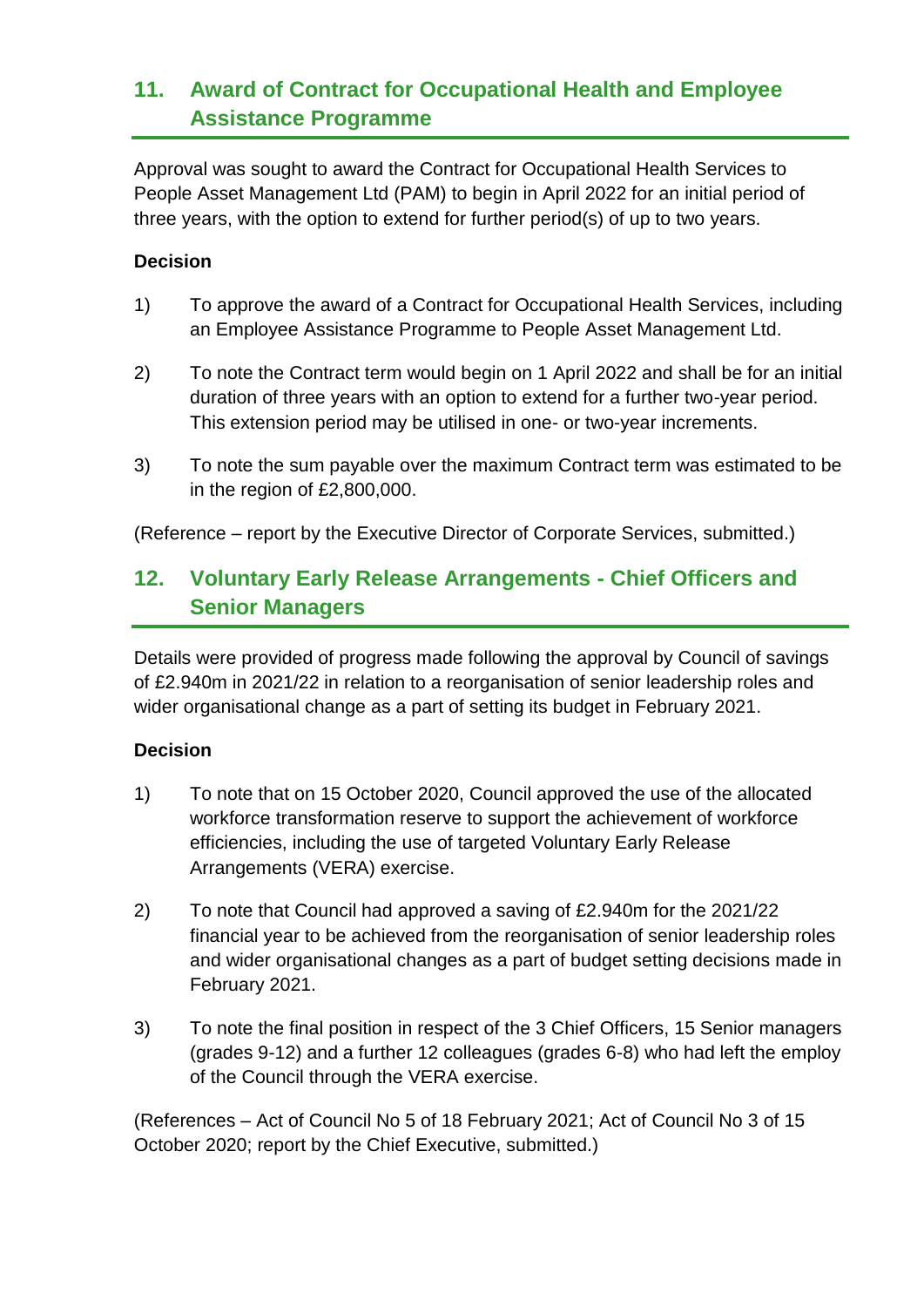### **13. Framework for Supply, Delivery and/or Installation of Windows (2022 – 2026)**

Approval was sought to award a multi-lot Framework to the most economically advantageous organisations identified, following a competitive tendering process. The Framework consisted of two lots for the supply, delivery and/or installation of windows.

#### **Decision**

- 1) To approve the award of a multi-lot Framework for the supply, delivery and/or installation of windows, with the contractors recommended for award onto the Framework being those detailed in Appendix 2, noting that the proposed Framework consisted of two Lots with an estimated total value of £28,000,000 over the maximum four-year term, the Lots being as follows:
	- 1.1) Lot 1 UPVC/Composite Windows, at an estimated contract value of £6,000,000 per annum.
	- 1.2) Lot 2 Timber Sash and Case Windows at an estimated contract value of £1,000,000 per annum.
- 2) To delegate authority to the Executive Director of Place to award mini competitions, which would be undertaken using the Framework.
- 3) To note that any award made by mini competition would be reported to Committee in the six-monthly procurement report for Awards of Contract under delegated authority.

(Reference – report by the Executive Director of Place, submitted.)

### **14. Award of Clerk of Works Framework Agreement**

Approval was sought for the award of a multiple supplier Framework for Clerk of Works services to Hickton Consultants Limited, Ross Quality Control Limited and Sentinel Clerk of Works Limited. The Framework would commence on 17 January 2022 for a period of two years with two optional 12-month extensions at a total estimated value of £3m.

#### **Decision**

- 1) To approve the award of a multiple supplier Clerk of Works Framework to Hickton Consultants Limited, Ross Quality Control Limited and Sentinel Clerk of Works Limited.
- 2) To approve the commencement of the Framework on 17 January 2022 for a period of two years with two optional 12-month extensions at a total estimated value of £3m.

(Reference – report by the Executive Director of Place, submitted.)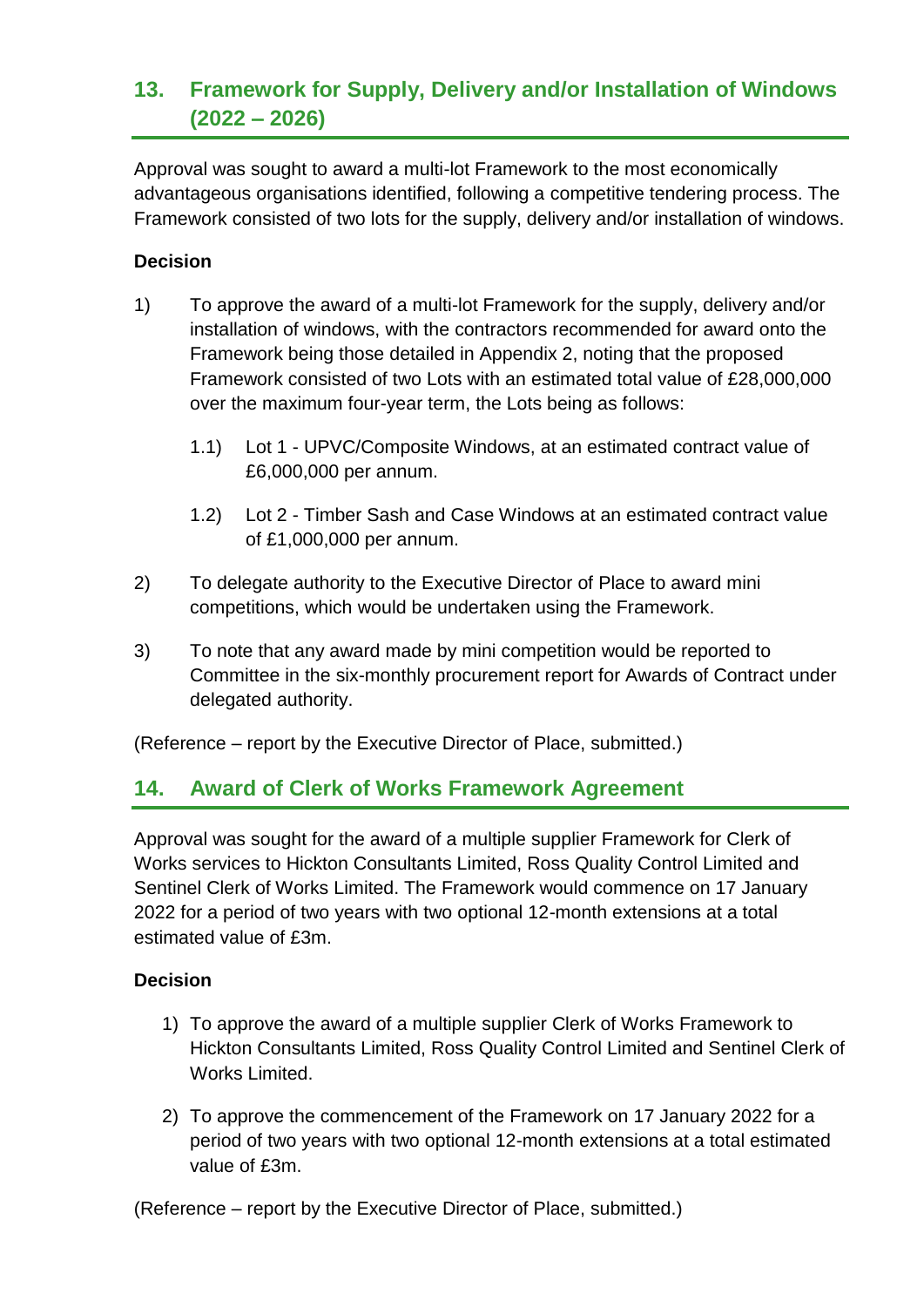### **15. Contract Award Recommendation Report for Furniture Removal and Storage, Design and Move Management**

Details were outlined of the result of a competitive tender process for the provision of a Furniture Removal and Storage, Design and Move Management Services Framework and recommends the appointment of multiple service providers.

#### **Decision**

- 1) To approve the appointment of a three-lot multiple contractor framework agreement for Furniture Removals and Storage, Design and Move Management.
- 2) To approve the commencement of the contract on 10 January 2022, for a period of four years with no option to extend, at a total estimated value of £3.66 million.
- 3) To agree to specify in the corporate policy that furniture which was damaged but still fit for purpose would be repurposed or recycled.

(Reference – report by the Executive Director of Place, submitted.)

### **16. Waiver for Award of Contract for Design and Build of Improvement Works to Craigmillar Town Centre**

A report informed the Committee of a waiver extension to award a contract for works to transform an unused site in Craigmillar Town Centre.

#### **Decision**

- 1) To note the award of the contract for the Design and Construction works at "Walk-Up" Avenue, Craigmillar to New Practice Ltd by the Executive Director of Place in consultation with the Convener and Vice-Convener of the Committee under urgency provisions as set out in paragraph 4.1 of the Committee Terms of Reference and Delegated Functions.
- 2) To note this was a Contract Standing Orders waiver extension to an existing waiver which was approved by the Executive Director of Place and the then Executive Director of Resources on 16 February 2021 and increased the waiver value from £170,000 to £700,000.

(Reference – report by the Executive Director of Place, submitted.)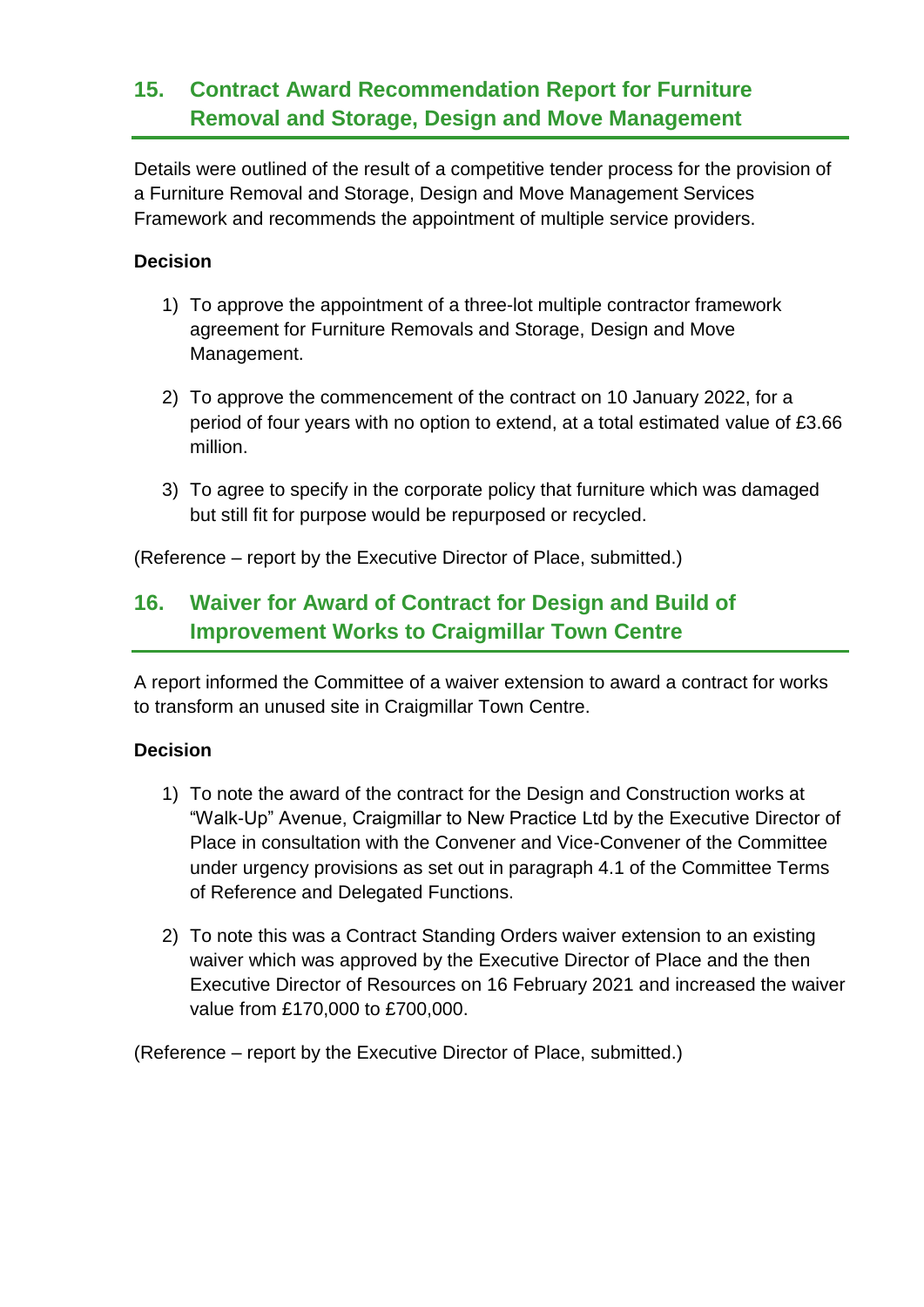### **17. Award of Waiver Extension to Contract for Mechanical and Electrical Servicing Works for Housing Services**

A report, sought approval to award an extension, through a waiver of the Contract Standing Orders, of the existing contract to BAM FM Ltd for the provision of Mechanical and Electrical Servicing Works for Housing Services.

#### **Decision**

- 1) To approve the award of an extension, through a waiver of the Council's Contract Standing Orders (CSO), to the contract to BAM FM Limited for the supply and delivery of Mechanical and Electrical Servicing works for Housing Services to support the Council's reactive and planned maintenance works to the Council's Domestic Estate. The estimated value of the contract was £450,000 for the 5-month extension.
- 2) To note the contract commencement would be 1 November 2021 for a period of 5 months until 31 March 2022.16 February 2021 and increased the waiver value from £170,000 to £700,000.

(Reference – report by the Executive Director of Place, submitted.)

### **18. Award of Contract for Trade Materials and Commodities for Housing Property**

Approval was sought to award a contract for the supply and delivery of trade materials and commodities for the housing property service following a competitive procurement process.

#### **Decision**

- 1) To approve the award of a contract to Travis Perkins Trading Co. Ltd. for the supply and delivery of trade materials and commodities to support the Council's reactive and planned maintenance works to the Council's domestic estate. The estimated value of the contract was £8m to £10m per annum.
- 2) To note the contract commencement would be 1 April 2022 for a period of seven years with the option to extend for a further three years.
- 3) To note the contract values above were reflective of estimated future pipeline of material requirements and that the value may fluctuate, subject to demand. The contract could also be utilised by other public funded bodies in the Lothian region and the spend reflected a 10% increase in estimated spend to accommodate the future potential of this.

(Reference – report by the Executive Director of Place, submitted.)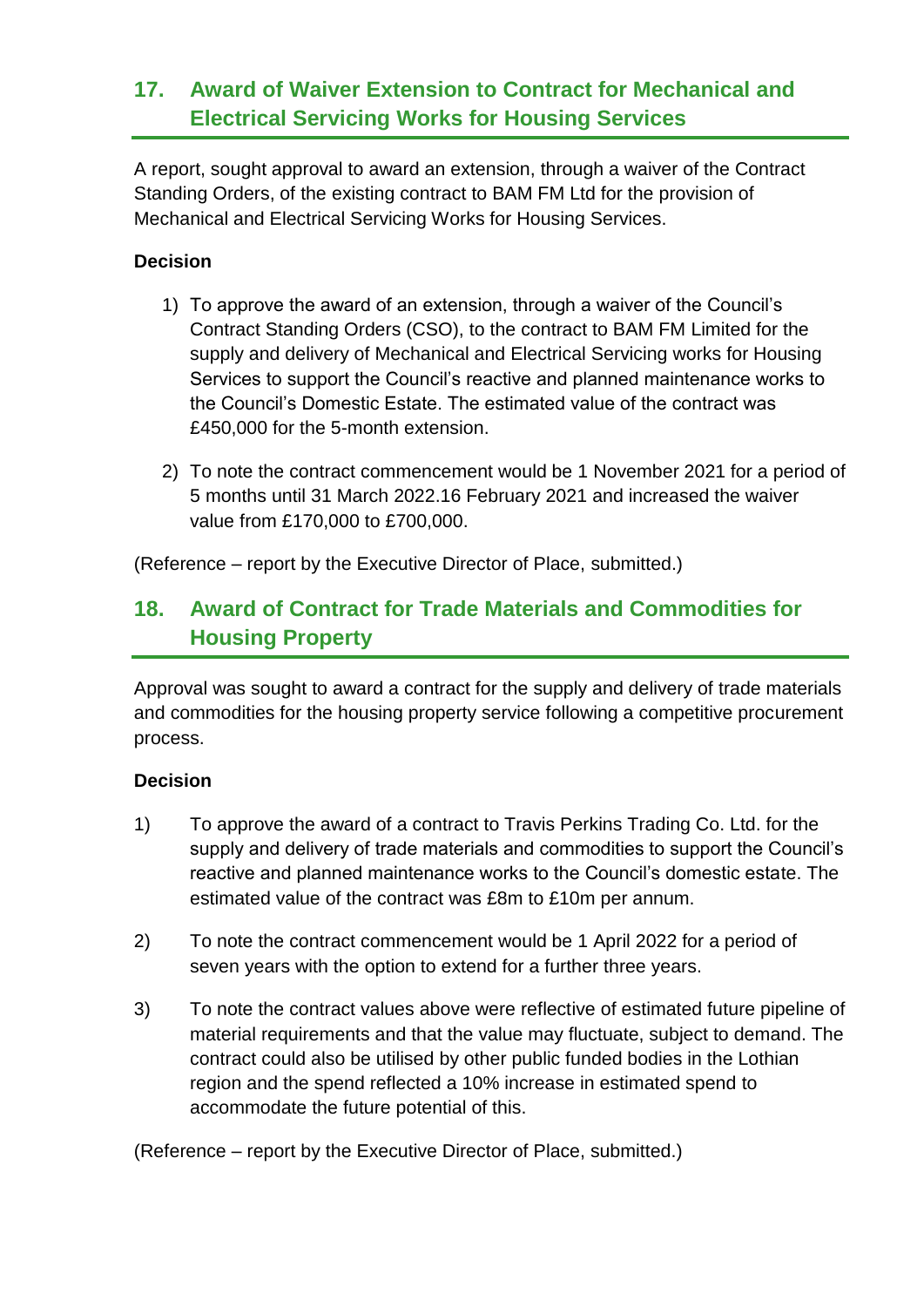### **19. Homelessness Services – Use of Temporary Accommodation**

Details were outlined of the impact of the COVID-19 emergency on homelessness services whereby the Council had been required to significantly increase the amount of temporary accommodation it had to meet demand. There continued to be a demand for additional temporary accommodation to allow the Council to meet its statutory duty to accommodate people who are homeless. Approval was sought to increase the value of a previously approved waiver to address the increased demand.

#### **Decision**

- 1) To approve through a waiver of the Council's Contract Standing Orders, to extend 10 current contracts for the provision of temporary accommodation to 31 March 2022 on a spot purchase arrangement (the affected contracts were noted in Appendix 1). This would complement the existing contracted provision and was required as a result of ongoing increased demand as a result of the COVID-19 pandemic.
- 2) To note the short-term extensions that had already been awarded to five contracts, as noted in Appendix 1 to the report. These extensions were awarded as an urgent decision in accordance with section 4.1 of the Council's Committee Terms of Reference and Delegated Functions by the Executive Director of Place in consultation with the Convener and Vice-Convener of the Committee.
- 3) To note that the Committee on 4 March 2021 approved a request totalling £16,149,640 and to agree to approve an additional £2,145,000, taking the total approved to £18,294,640.

(Reference – report by the Executive Director of Place, submitted.)

### **20. Contract Award for Short Breaks for Disabled Children and Young People with Complex Care Needs**

A report sought approval to award a contract for Short Breaks for Disabled Children and Young People with Complex Care Needs to Action for Children to commence on 1 April 2022 for an initial period of five years with the option to extend for a further five years, at 12-month intervals.

#### **Decision**

- 1) To approve the award of contract for Short Breaks for Disabled Children and Young People with Complex Care Needs to Action for Children.
- 2) To approve the commencement of the contract, on 1 April 2022 for a period of five years with the option to extend for a further five years, at 12-month intervals, at a total estimated cost to the City of Edinburgh Council of £3,500,000 over the maximum term of the contract. The total value of the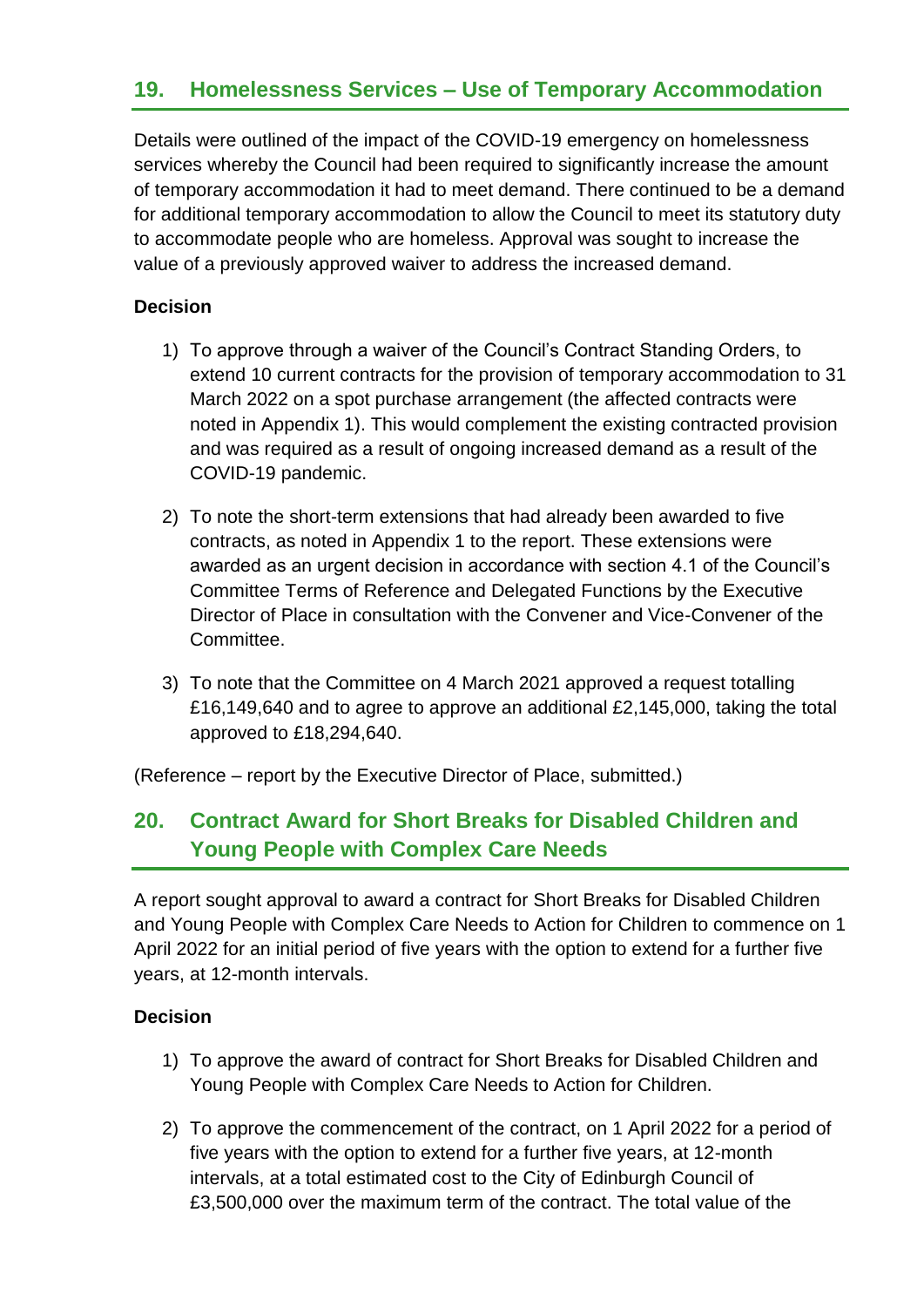contract was estimated to be £11,925,000, inclusive of NHSL and Other Local Authorities' contribution.

(Reference – report by the Executive Director of Education and Children's Services, submitted.)

### **21. Award of Framework Agreement for Thrive – A Place to Live: Provision of Visiting Support and Supported Living Services for People with Complex Mental Health Needs**

A report sought approval to award a Framework Agreement for Visiting Support and Supported Living Services to twelve service providers.

#### **Decision**

- 1) To approve the award of a Framework Agreement for Visiting Support and Supported Living Services for people with complex mental health needs to twelve service providers over two Lots.
- 2) To approve the commencement of the Framework Agreement in March 2022 for an initial period of three years, with the option to extend for a further period of three years in one-year increments.
- 3) To note the estimated value of the Framework Agreement was in the region of £11,000,000 per annum.

(Reference – report by the Chief Officer of Edinburgh Health and Social Care Partnership, submitted.)

### **22. Annual Fraud Prevention and Detection Report**

An annual report provided an overview of fraud prevention and detection activities undertaken in 2020/21.

#### **Decision**

To note work by the Council on fraud prevention and detection activities during 2020/21.

(Reference – report by the Executive Director of Corporate Services, submitted.)

### **23. Edinburgh Local Development Plan Action Programme 2021 – Financial Assessment**

A report updated the Committee on the financial implications of the infrastructure set out in the Action Programme on future capital and revenue budgets, and the potential funding sources available to the Council to support this infrastructure.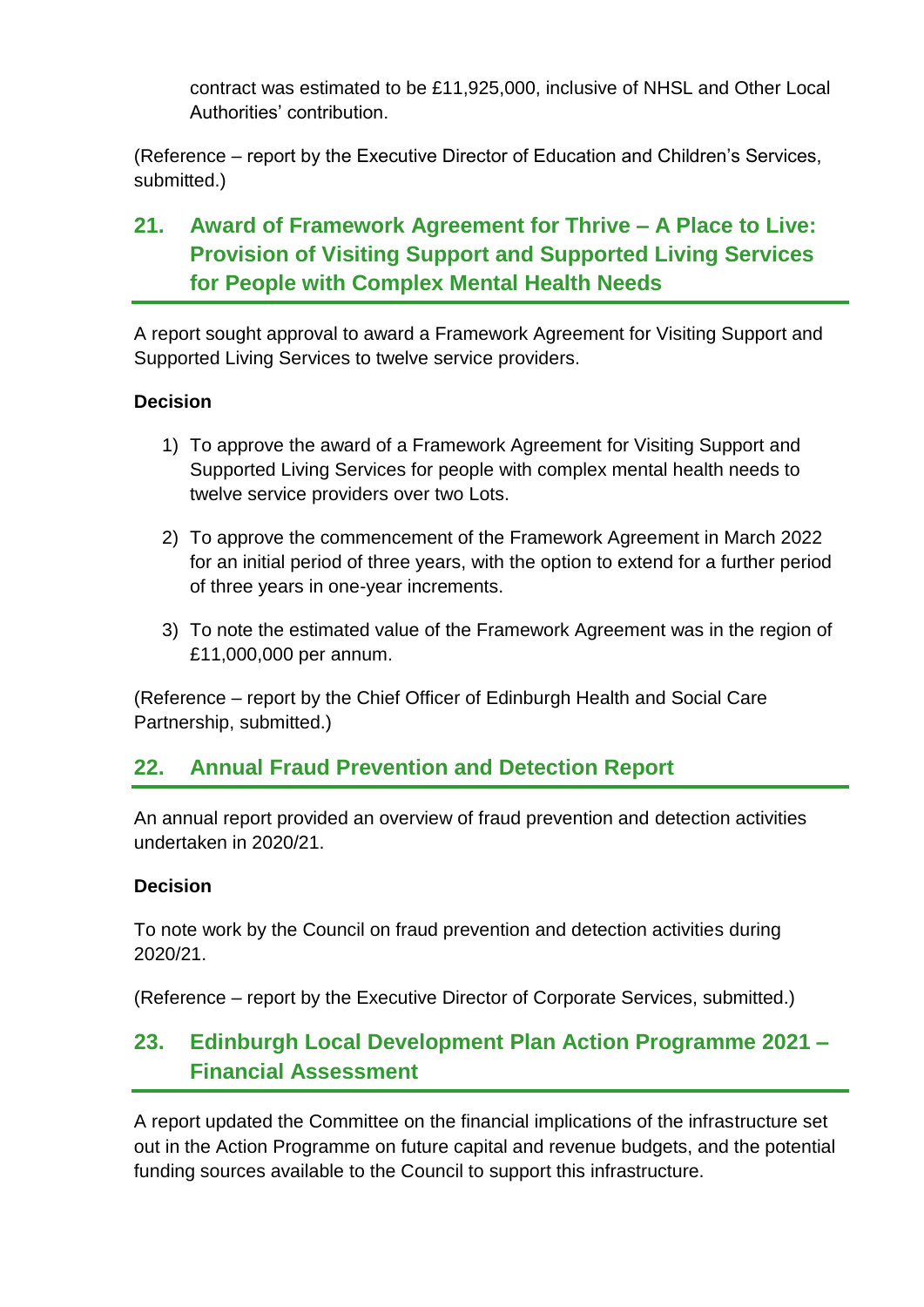#### **Decision**

- 1) To note the adopted Action Programme 2021 (Appendix 1 to the report).
- 2) To note the high-level costs implications arising from the Action Programme as set out in the report.
- 3) To note the progress on prioritising the delivery of infrastructure actions arising from the Local Development Plan.

(Reference – report by the Executive Director of Place, submitted.)

### **24. Balgreen Bowling Club, 137 Balgreen Road, Edinburgh – Proposed New Lease**

Approval was sought to award a 25-year lease of the pavilion and bowling greens at 137 Balgreen Road.

#### **Decision**

To approve a new 25-year lease to Balgreen Croquet Club Limited of the pavilion and bowling greens at 137 Balgreen Road, Edinburgh on the terms outlined in the report and on other terms and conditions to be agreed by the Executive Director of Place.

(Reference – report by the Executive Director of Place, submitted.)

### **25. Saughtonhall Pavilion and Recreation Ground, Saughtonhall Avenue – Proposed New Lease**

The pavilion and recreation ground at Saughtonhall Avenue had been leased to the local community association (or a previous iteration thereof) since 1929. A report sought approval to grant a 25-year lease to Saughtonhall Community Association on the terms and conditions outlined in the report.

#### **Decision**

To approve a 25-year lease to Saughtonhall Community Association of the pavilion and recreation ground at 22 Saughtonhall Avenue, Edinburgh on the terms outlined in the report and on other terms and conditions to be agreed by the Executive Director of Place.

(Reference – report by the Executive Director of Place, submitted.)

### **26. 3 Muirhouse Avenue, Edinburgh – Proposed New Ground Lease**

The Muirhouse Medical Group occupied land at Muirhouse Avenue on an annual rolling lease, and had requested a longer agreement to provide security of tenure for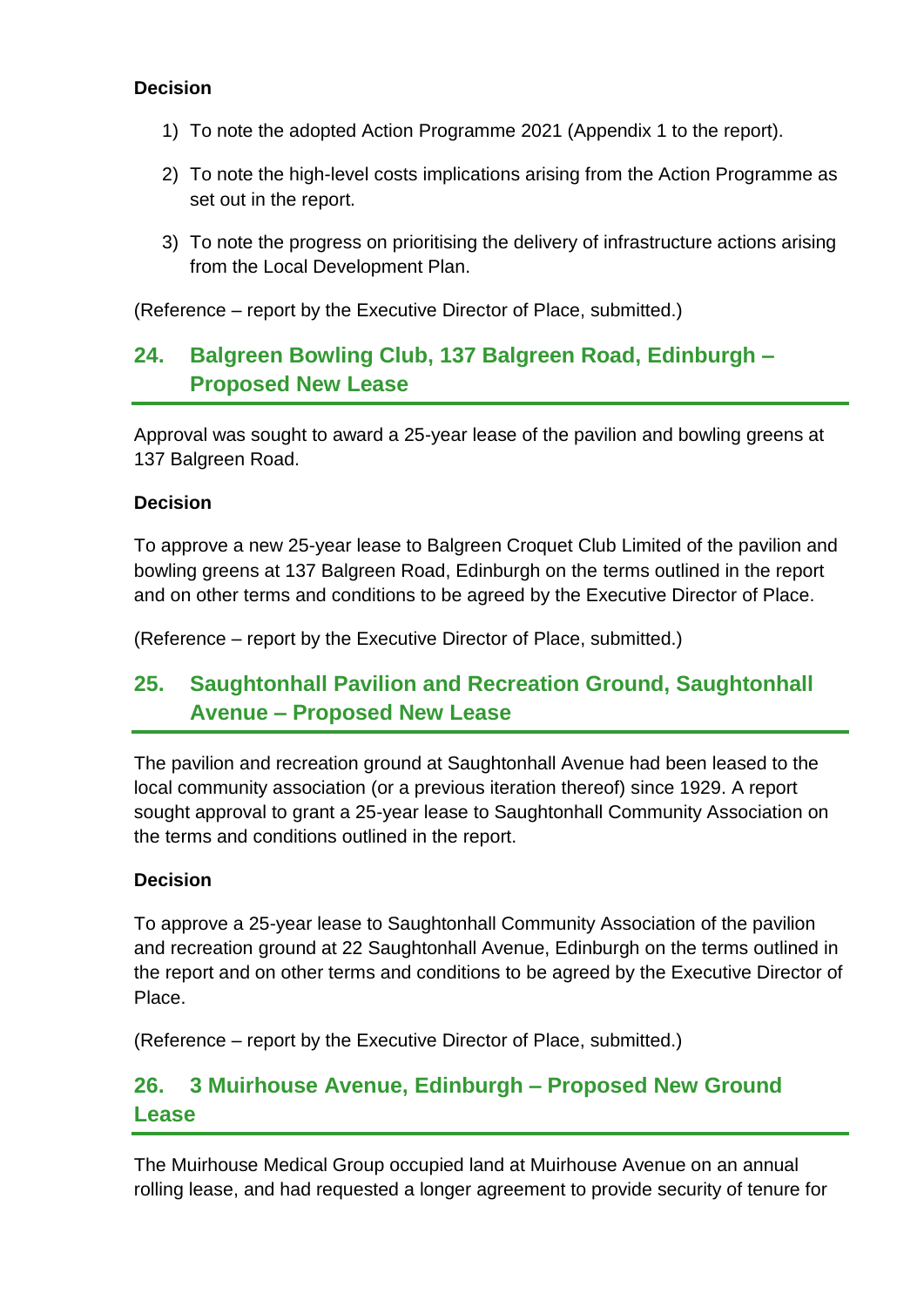investment. A report sought approval to grant a 25-year lease to Muirhouse Medical Group on the terms and conditions outlined in the report.

### **Decision**

To approve a new 25-year ground lease to Muirhouse Medical Centre at 3 Muirhouse Avenue, Edinburgh, on the terms outlined in the report and on other terms and conditions to be agreed by the Executive Director of Place.

(Reference – report by the Executive Director of Place, submitted.)

### **27. Land at Featherhall Avenue, Edinburgh – Proposed Disposal**

Corstorphine Nursery Limited who owned and operated from 24 Featherhall Avenue, Edinburgh, wished to purchase an area of adjacent land extending to approximately 212 sq m. A report sought authority to sell the land to Corstorphine Nursery on the terms and conditions detailed in the report.

#### **Decision**

To approve the disposal of land at Featherhall Avenue, Edinburgh to Corstorphine Nursery Limited on the terms outlined in the report and on other terms and conditions to be agreed by the Executive Director of Place.

(Reference – report by the Executive Director of Place, submitted.)

### **28. Balerno Community Centre, 7-11 Main Street, Balerno – Proposed Lease**

Balerno community centre management committee sought to merge with Balerno Village Trust and enter a new lease to enable them to access grant funding for energy efficiency improvements to the building. A report sought approval for the terms and conditions for a new lease.

#### **Decision**

To approve the lease of Balerno Community Centre to the Balerno Village Trust on the terms outlined in the report and other terms and conditions to be agreed by the Executive Director of Place.

(Reference – report by the Executive Director of Place, submitted.)

### **29. Units 1 and 2 Assembly Rooms, George Street, Edinburgh – Proposed Lease Restructure and New Lease**

Approval was sought of a new five-year lease of unit 2, Assembly Rooms and a restructure of the lease of unit 1.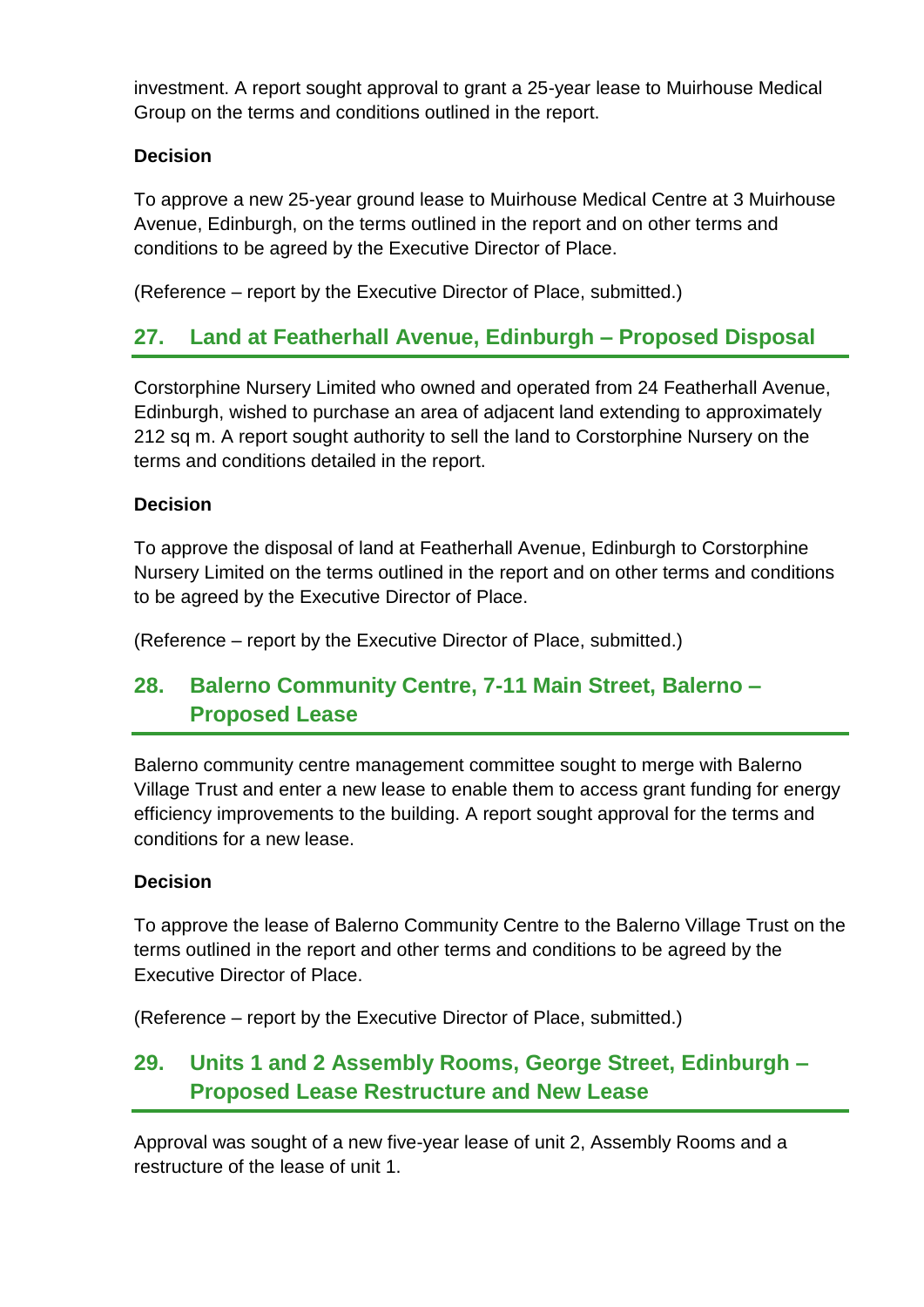#### **Decision**

To approve a new five-year lease of Unit 2 and a restructure of the lease of Unit 1 Assembly Rooms, George Street, Edinburgh, both to Rox (UK) Limited, on the terms outlined in this report and on other terms and conditions to be agreed by the Executive Director of Place.

(Reference – report by the Executive Director of Place, submitted.)

### **30. Miscellaneous Debts – Write-Off**

The Committee in terms of Section 50(A)(4) of the Local Government (Scotland) Act 1973, excluded the public from the meeting during consideration of the following item of business for the reason that it involved the likely disclosure of exempt information as defined in Paragraph 6 of Part 1 of Schedule 7(A) of the Act.

The current miscellaneous debt that was outstanding and deemed uncollectable was summarised and recommended for write-off. All possible methods of recovery had been attempted and the debt remained outstanding.

#### **Decision**

To agree to write-off the miscellaneous debt, in accordance with standard accounting practice.

(Reference – report by the Executive Director of Corporate Services, submitted.)

### **31. Voluntary Early Release Arrangements - Chief Officers and Senior Managers**

The Committee in terms of Section 50(A)(4) of the Local Government (Scotland) Act 1973, excluded the public from the meeting during consideration of the following item of business for the reason that it involved the likely disclosure of exempt information as defined in Paragraph 6 of Part 1 of Schedule 7(A) of the Act.

A report provided details of the Voluntary Early Release Arrangement exercise which had been undertaken for Chief Officers and Senior Managers.

#### **Decision**

- 1) To note that on 15 October 2020, the Council approved the use of the allocated workforce transformation reserve to support the achievement of workforce efficiencies, including the use of targeted Voluntary Early Release Arrangements exercise.
- 2) To note the final detailed position in respect of Chief Officers who had left the employ of the Council through the VERA exercise.

(Reference – report by the Chief Executive, submitted.)